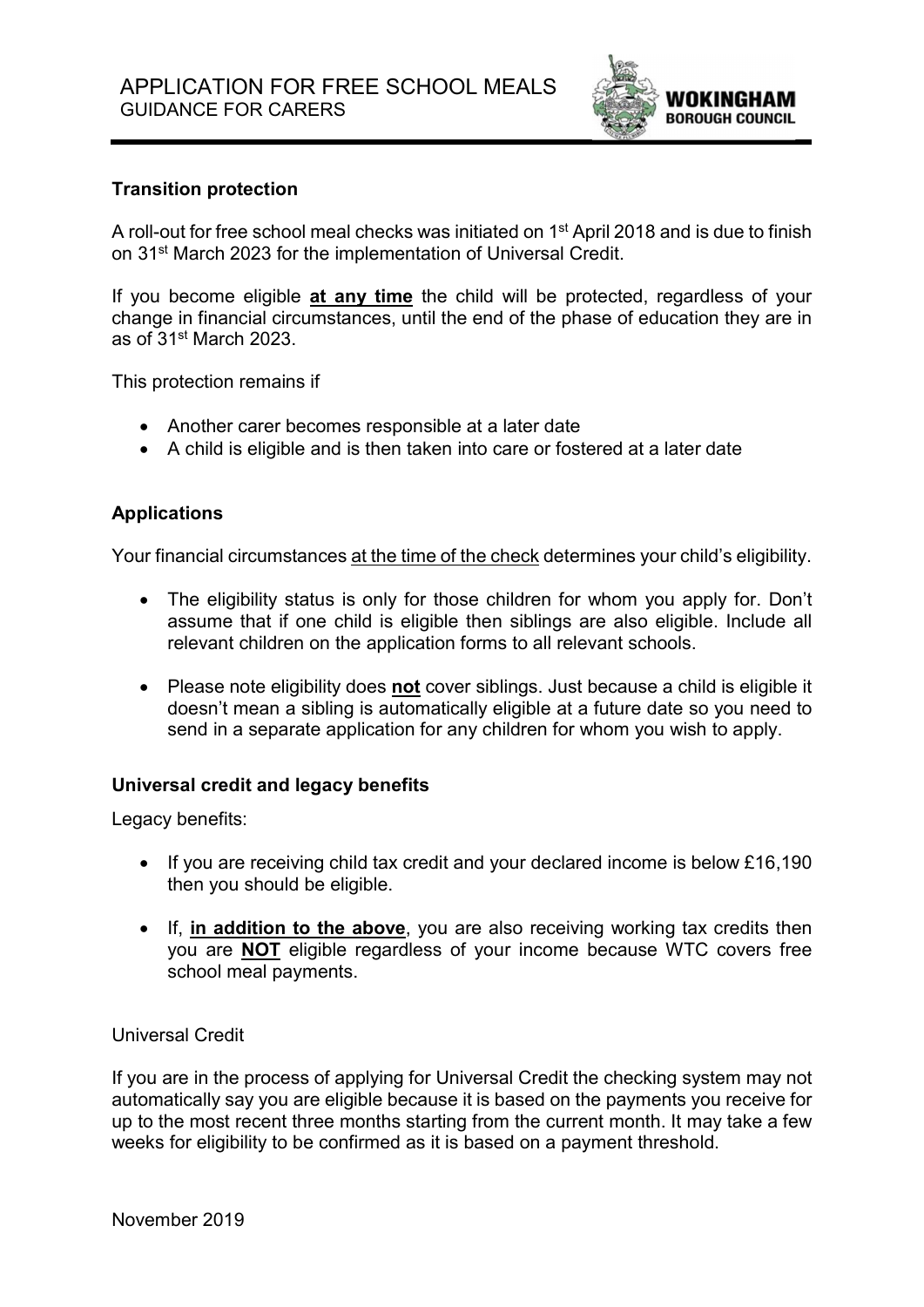- If your take home pay for the most recent month is more than £616.67 then you are not eligible
- If your combined take home pay for the most recent two months is more than £1,233.34 then you are not eligible
- If your combined taken home pay for the most recent three months is at least £1,850 then you are not eligible.

It is recommended that you at least wait until your first payment is confirmed before you apply then you can send evidence to the school if required.

Further information on eligibility criteria can be found here:

https://www.gov.uk/apply-free-school-meals

### **Requests**

A request for free school meals must be made in order for a child to become eligible. The cost of school meals cannot be claimed for any period prior to a claim for free school meals being made.

Your entitlement commences on the date when an application is made to the school. Claims to be reimbursed for any school meals previously paid for during your period of benefit entitlement will not normally be met.

Children in early years or reception classes who are below compulsory school age must be attending both before and after the lunch period, in order to be eligible to receive free school meals.

Children in the care of the Local Authority, e.g. foster children, or of a voluntary organisation, cannot be considered for free school meals.

#### How to make a claim

Please complete an application form (making sure the NI number is clear and readable) and give it to your school office. They will send the request to the council.

Please make sure the information you provide on the form is the same as you provide HMRC and DWP.

#### Eligibility and transitional protection

The following table shows at the end of which phase of education your child's protection will end if you become entitled between now and 31<sup>st</sup> March 2023 depending on which year the child is in when they do become eligible. The normal process will resume for children who enter reception in September 2023.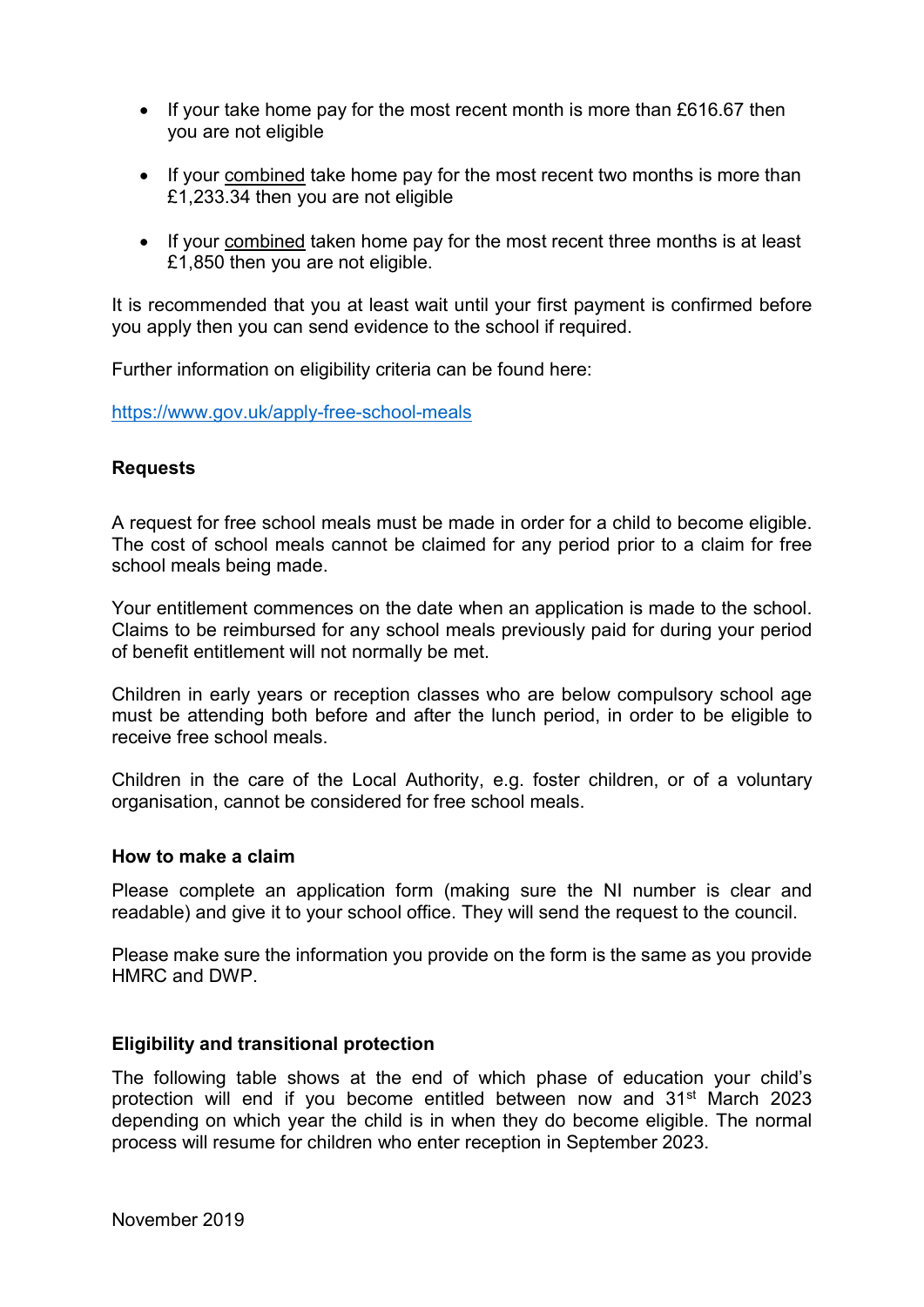|                                                                 | $Sep-19$        | <b>Sep-20</b>   | <b>Sep-21</b>    | <b>Sep-22</b>    | <b>Sep-23</b>    | $Sep-24$        | <b>Sep-25</b> | <b>Sep-26</b>   | <b>Sep-27</b>   | <b>Sep-28</b>   |
|-----------------------------------------------------------------|-----------------|-----------------|------------------|------------------|------------------|-----------------|---------------|-----------------|-----------------|-----------------|
| Your child is protected<br>until the end of primary<br>school   |                 |                 |                  | Rec              | Yr <sub>1</sub>  | Yr <sub>2</sub> | Yr3           | Yr4             | Yr <sub>5</sub> | Yr <sub>6</sub> |
|                                                                 |                 |                 | Rec              | Yr1              | Yr <sub>2</sub>  | Yr3             | Yr4           | Yr <sub>5</sub> | Yr 6            |                 |
|                                                                 |                 | Rec             | Yr1              | Yr <sub>2</sub>  | Yr <sub>3</sub>  | Yr4             | Yr 5          | Yr 6            |                 |                 |
|                                                                 | Rec             | Yr1             | Yr <sub>2</sub>  | Yr3              | Yr 4             | Yr <sub>5</sub> | Yr 6          |                 |                 |                 |
|                                                                 | Yr1             | Yr2             | Yr <sub>3</sub>  | Yr4              | Yr <sub>5</sub>  | Yr 6            |               |                 |                 |                 |
|                                                                 | Yr <sub>2</sub> | Yr3             | Yr4              | Yr <sub>5</sub>  | Yr <sub>6</sub>  |                 |               |                 |                 |                 |
|                                                                 | Yr3             | Yr4             | Yr 5             | Yr 6             |                  |                 |               |                 |                 |                 |
| Your child is protected<br>until the end of<br>secondary school | Yr <sub>4</sub> | Yr <sub>5</sub> | Yr <sub>6</sub>  | Yr 7             | Yr 8             | Yr9             | Yr10          | <b>Yr 11</b>    |                 |                 |
|                                                                 | Yr 5            | Yr <sub>6</sub> | $Yr$ 7           | Yr8              | Yr 9             | <b>Yr 10</b>    | Yr11          |                 |                 |                 |
|                                                                 | Yr 6            | $Yr$ 7          | Yr 8             | Yr 9             | Yr10             | Yr11            |               |                 |                 |                 |
|                                                                 | Yr <sub>7</sub> | Yr8             | Yr 9             | <b>Yr 10</b>     | Yr11             |                 |               |                 |                 |                 |
|                                                                 | Yr8             | Yr9             | Yr10             | Yr11             |                  |                 |               |                 |                 |                 |
| No recheck required                                             | Yr9             | $Yr$ 10         | Yr11             | Yr <sub>12</sub> | Yr <sub>13</sub> | <b>Yr 14</b>    |               |                 |                 |                 |
|                                                                 | <b>Yr 10</b>    | Yr11            | Yr <sub>12</sub> | <b>Yr 13</b>     | <b>Yr 14</b>     |                 |               |                 |                 |                 |
|                                                                 | Yr11            | <b>Yr 12</b>    | <b>Yr 13</b>     | <b>Yr 14</b>     |                  |                 |               |                 |                 |                 |
|                                                                 | Yr12            | <b>Yr 13</b>    | Yr14             |                  |                  |                 |               |                 |                 |                 |
|                                                                 | <b>Yr 13</b>    | <b>Yr 14</b>    |                  |                  |                  |                 |               |                 |                 |                 |
|                                                                 | Yr14            |                 |                  |                  |                  |                 |               |                 |                 |                 |

## Eligibility status

The system will return one of four responses

• "Found" – You are eligible.

Not Found:

- "Final" You are not currently eligible.
- "No trace check data" This may either mean (a) you have provided the council with incorrect details so the school will ask you to re-confirm or (b) if you have recently applied for benefits your details may not yet on the system.
- "Pending Keep checking" This likely means that your eligibility has not yet been determined if you are not receiving any benefits but you have applied for Universal Credit. Please be aware that it can take a few weeks for the result to change. These particular results are checked daily.

### If you are not eligible

If this is the case and you think you are eligible please check your financial circumstances meet the criteria and / or contact DWP / HMRC. It will be up to you to send in another application for a re-check.

If you are told by the school you are not eligible please do not phone council customer services or contact Children services reception to query this. Staff will inform you to direct enquiries through your school.